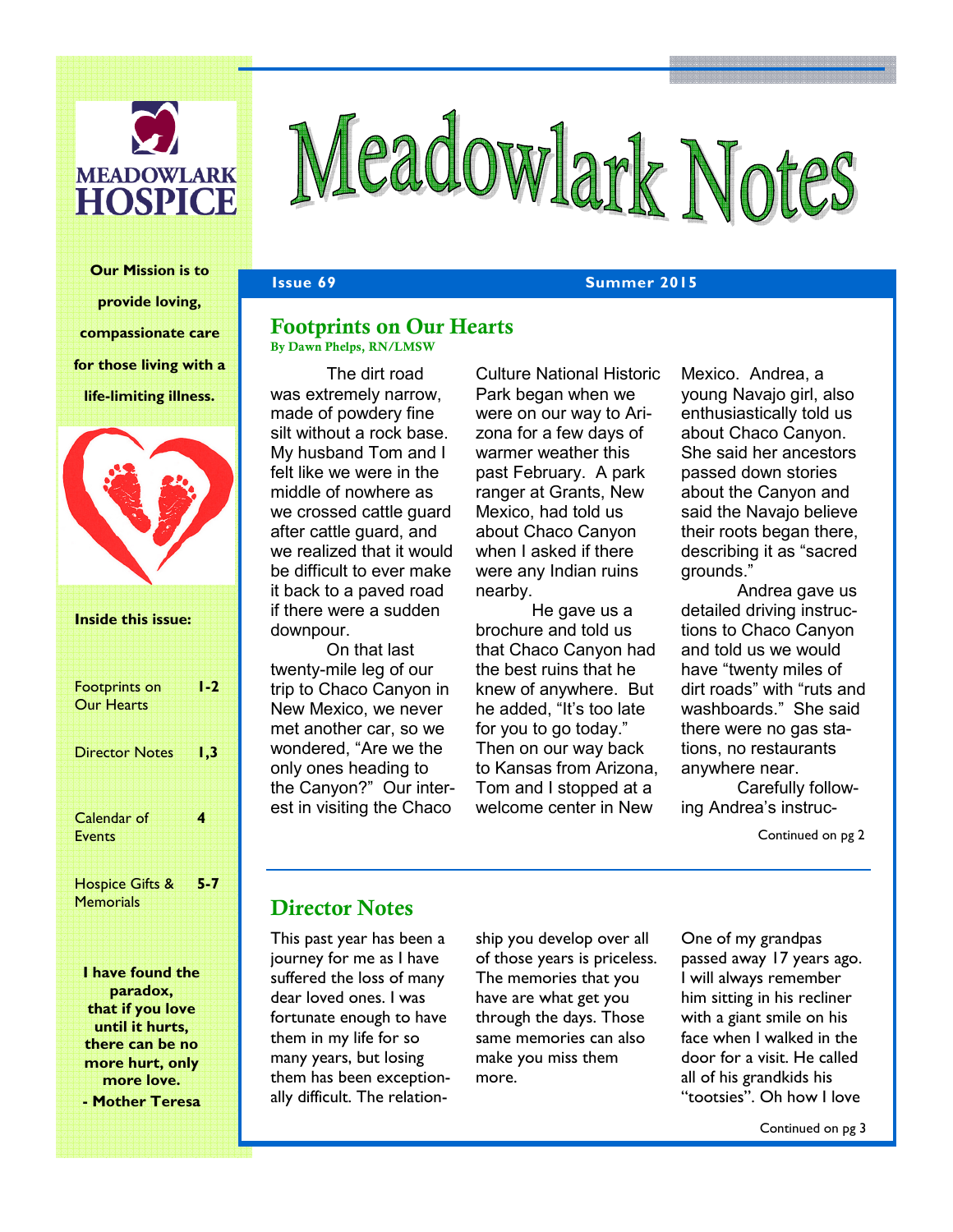#### Footprints on Our Hearts ...cont'd from pg 1

tions, we headed north. When we reached the first turn-off, we saw a run-down, closed welcome center on the right. We turned onto the dirt road with trepidation. We had water with us and gas in our tank, so "Surely we'll be okay," we reassured ourselves.

Our afternoon progressed without incident and we spent a few hours in the canyon, walking the trails and making photos. We were awestruck by the ruins of several Great Houses and marveled at the structures that had been built to a master plan between 800 to 900 A.D.

One of the larger ruins, Pueblo Bonito, covered several acres. A few of the stone walls of the buildings had survived the years and still stood three to four stories high and about a foot thick. Pueblo Bonito, which probably accommodated 1,000 to 2,000 inhabitants during its prime, had been partially unearthed, freed from its grave of rubble, by the National Geographic Society after huge rock cliffs had collapsed on it. Pueblo Bonito consisted of about 500-600 rooms and an enormous sunken, round kiva which is believed to be a place for religious ceremonies.

As the sun began to set over Chaco Canyon, Tom and I began our trip out of the canyon. Again, it took an hour to travel twenty miles over the rutted, dirt roads, but our hours in Chaco Canyon were well worth the rough roads we traveled.

As we bumpity-bumped along, unanswered questions about Chaco Canyon swirled in our heads. But we also left with a sense of awe, wonder of what the early inhabitants had left behind in the massive ruins, ruins that still tell their story hundreds of years later.

Archaeologists are still trying to find answers to questions about the Chacoan culture: Who were these people? Were they from another country or native to the area? What was life like for them? What were their connections to other Indian cultures miles away? Why do roads lead from Chaco Canyon toward the Indian ruins in Mesa Verda National Park almost 150 miles away?

In their rubble and pictures carved into the massive rock walls of the canyon, the Chacoan people left stories, "footprints" for future generations, such as the Navajo and Hopi Indians who believe Chaco Canyon is the place of their beginnings, their roots, their "sacred grounds."

Without a doubt the early Chacoan people left their mark. Their existence and contributions to society are recorded in pictures called petroglyphs carved into the tall, rock canyon walls and by stories passed down through generations.

We know they had black-and-white pottery because of the pottery shards that have been unearthed. From the design and structures, we know they were master planners and master builders. In a sense, they left behind "footprints in the sands of time" as Henry Wadsworth Longfellow wrote many years ago.

When someone we love dies, they too leave their footprints behind. Not literal footprints as in the rock walls of Chaco Canyon or fossilized dinosaur tracks that prove dinosaurs once lived. But our loved ones leave their marks, their foot-



The great Kiva at Chetro Ketl, Chaco Culture National Historical Park

prints, nonetheless by who they were and through their relationships with us—their imprint is forever on our hearts.

If someone you love has died, your relationship, your experiences, your memories, are reminders that our loved one once lived. "Some people come into our lives and quickly go. Some stay for awhile and leave footprints on our hearts. And we are never, ever the same" (author unknown). As you move forward after your loss, treasure the footprints of the one you love as you leave behind your own footprints for others to follow.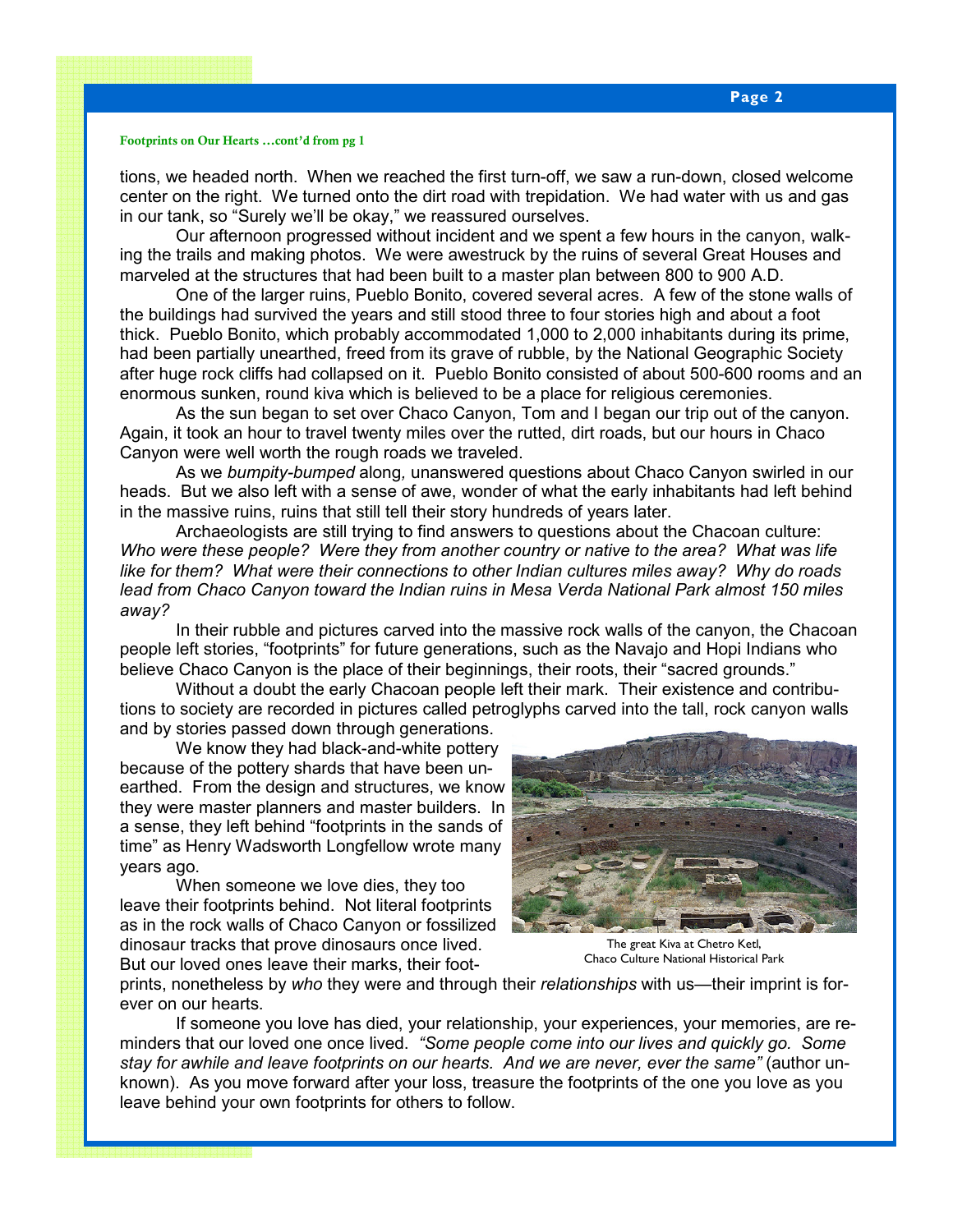#### Director Notes ...cont'd from pg 1

the footprints he left on my heart, but how my heart aches when I revisit those memories.

My other grandpa passed last July 4th. On the day of his funeral there was a short rain shower as the processional made it to the cemetery. Rain in southwest Kansas is rare in July, especially small gentle showers like that one. Tears flooded my eyes when my aunt spoke up and said "Those are showers of blessings.". We all knew who was sprinkling blessings on us at that moment. Those memories still trickle down my cheek every time I hear the hymn "There Will Be Showers of Blessings" and remember that day. His smile and his great big teddy bear hug have left permanent footprints on my heart. One of the things I miss most about my grandpa is listening to him sing church hymns. I still get tears in my eyes when I am sitting in church and hear a hymn that I remember him bellowing out with his gentle voice. My heart melted with excitement a few months ago when I discovered that a CD of songs he sang at funerals had been made. Of course the tears roll down my cheek when I need a little "Grandpa time", but what a precious gift that has been.

My sweet grandma, his wife, passed away in September, just two short months after my grandpa passed. I remember at my grandpa's funeral before the family went into the sanctuary, her saying "my heart hurts". She and my grandpa had spent over 60 years together. There were very few moments they spent apart. As a couple, they left eternal footprints on all of our hearts.

All of my grandparents have been a significant part of my life. The remarkable memories I have of them left some incredible footprints on my heart. Even 17 years later, there are a few tears shed when I walk over some of the footprints those memories left behind. You miss making new memories with loved ones lost, but have an amazing opportunity to share their footprints with others. Always remember that as you go through life you are making footprints on the hearts of those you love.

Amy Burr, RN, BSN Meadowlark Hospice Program Director



The gentle footprints of kindness that you leave behind makes a lifetime of soft imprints in the hearts of others that will never wash away. -Author Unknown

Left to Right: Amy, her son Austin, Grandpa & Grandma Scantlin and her son Callen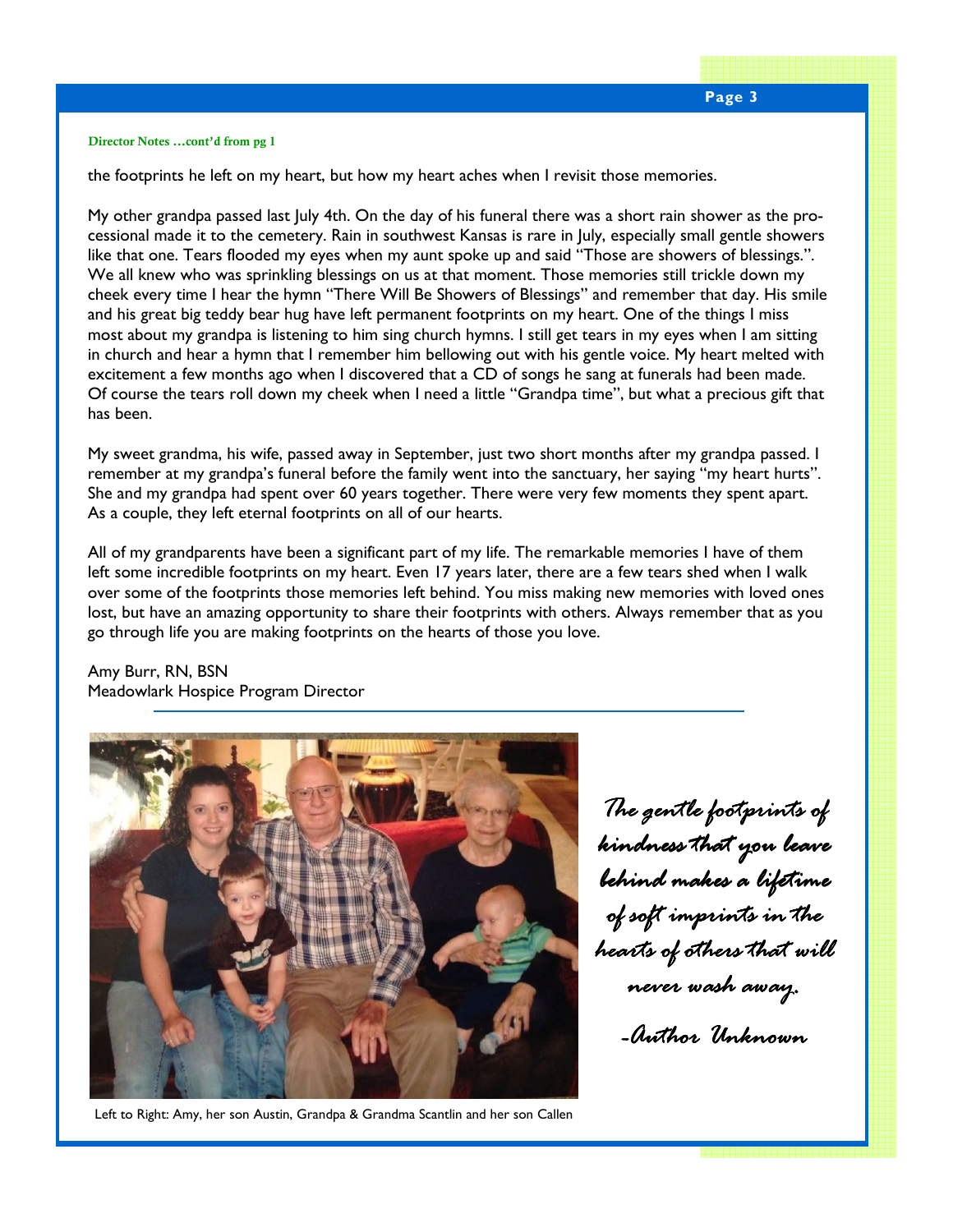Page 4

### **Calendar of Events**

| Jul 9         | 4:30 pm           | Clay Center Bereavement Support Group - Meadowlark Hospice office                                                      |
|---------------|-------------------|------------------------------------------------------------------------------------------------------------------------|
| Jul 9         | $7:00 \text{ pm}$ | The Grief Support Group (community-sponsored) - 214 W 2nd, Washington - Call Terri Clark 785-<br>325-3200              |
| <b>Jul 13</b> | $1:00$ pm         | Concordia Volunteer Continuing Education                                                                               |
| <b>Jul 13</b> | 3:00 pm           | Belleville and Republic Volunteer Continuing Education at Belleville                                                   |
| <b>Jul 13</b> | 6:30 pm           | Concordia Bereavement Group (community-sponsored) - Episcopal Parish Hall, 117 W 8th Call<br>Judy Lambert 785-243-4454 |
| <b>Jul 16</b> | 5:30 pm           | Belleville Bereavement Support Group - Library, 1327 19th Street                                                       |
| <b>Jul 20</b> | $11:00$ am        | Clay Center Volunteer Continuing Education                                                                             |
| <b>Jul 21</b> | 9:30 am           | Washington Volunteer Continuing Education                                                                              |
| <b>Jul 21</b> | Noon              | Marysville Volunteer Continuing Education                                                                              |
| <b>Jul 21</b> | 2:00 pm           | Frankfort Volunteer Continuing Education                                                                               |
| <b>Jul 23</b> | 4:30 pm           | Marysville Bereavement Support Group - South Plaza of CMH - use N door                                                 |
| Aug 10        | 1:00 pm           | Concordia Volunteer Continuing Education                                                                               |
| Aug 10        | $3:00$ pm         | Belleville and Republic Volunteer Continuing Education at Republic                                                     |
| Aug 10        | 6:30 pm           | Concordia Bereavement Group (community-sponsored) - Episcopal Parish Hall, 117 W 8th Call<br>Judy Lambert 785-243-4454 |
| Aug 13        | 4:30 pm           | Clay Center Bereavement Support Group - Meadowlark Hospice office                                                      |
| Aug 13        | $7:00 \text{ pm}$ | The Grief Support Group (community-sponsored) - 214 W 2nd, Washington - Call Terri Clark 785-<br>325-3200              |
| Aug 17        | $11:00$ am        | Clay Center Volunteer Continuing Education                                                                             |
| Aug 18        | $9:30$ am         | Washington Volunteer Continuing Education                                                                              |
| Aug 18        | Noon              | Marysville Volunteer Continuing Education                                                                              |
| Aug 18        | $2:00$ pm         | Frankfort Volunteer Continuing Education                                                                               |
| Aug 20        | 5:30 pm           | Belleville Bereavement Support Group - Library, 1327 19 <sup>th</sup> Street                                           |
| Aug 27        | $4:30$ pm         | Marysville Bereavement Support Group - South Plaza of CMH - use N door                                                 |
| Sep 10        | 4:30 pm           | Clay Center Bereavement Support Group - Group will eat together, place TBA                                             |
| Sep 10        | 7:00 pm           | The Grief Support Group (community-sponsored) - 214 W 2nd, Washington - Call Terri Clark 785-<br>325-3200              |
| Sep 14        | $1:00$ pm         | Concordia Volunteer Continuing Education                                                                               |
| Sep 14        | $3:00$ pm         | Belleville and Republic Volunteer Continuing Education at Belleville                                                   |
| Sep 14        | 6:30 pm           | Concordia Bereavement Group (community-sponsored) - Episcopal Parish Hall, 117 W 8th Call<br>Judy Lambert 785-243-4454 |
| Sep 15        | $9:30$ am         | Washington Volunteer Continuing Education                                                                              |
| Sep 15        | Noon              | Marysville Volunteer Continuing Education                                                                              |
| Sep 15        | 2:00 pm           | Frankfort Volunteer Continuing Education                                                                               |
| Sep 17        | 5:30 pm           | Belleville Bereavement Support Group - Group will eat together, Place TBA                                              |
| Sep 21        | $5:30$ pm         | Clay Center Volunteer Continuing Education                                                                             |
| Sep 24        | 4:30 pm           | Marysville Bereavement Support Group - South Plaza of CMH - use N door                                                 |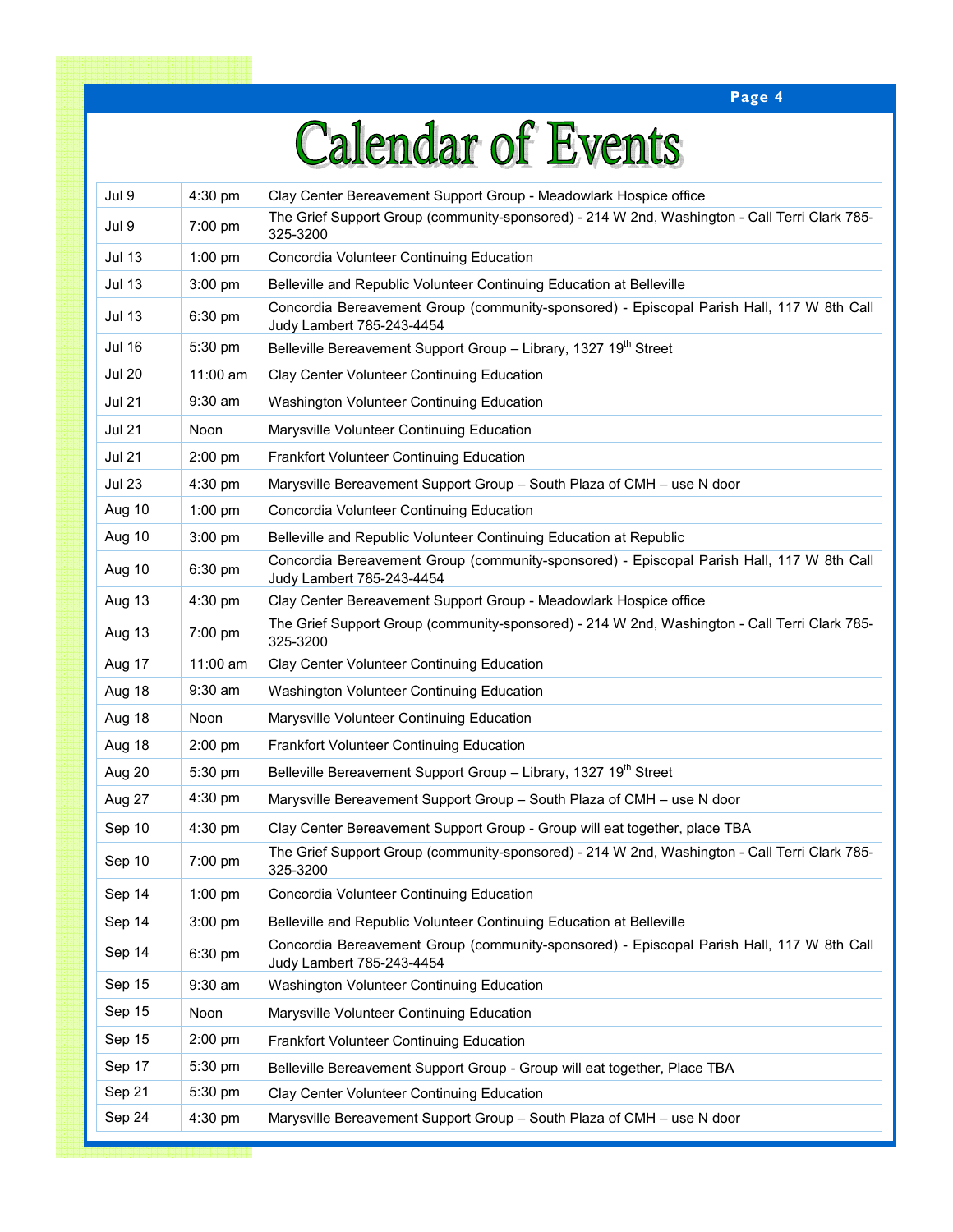### **Hospice Gifts & Memorials**

Your memorial gifts honor your loved ones and help others!

#### HOSPICE GIFTS

Clay Center Country Club Mens Benefit Golf Tournament Dorothy Richardson **MEMORIALS** ANN ACKERMAN The Family of Ann Ackerman SONDRA ADAMS Theresa Meyer LINDA ALLDAY The Family of Linda Allday NORA BERK Brad & Kay Berk Dale & Linda Berk Marvin & Nancy Berk L. & S. Campbell Tom & Jo Hamel Robert & Loretta Hill Jerome & Joan Johnson Koch CPA, Chartered Loren & Norine Koester O.L. Lagasse, D.V.M. Larry & Patricia LeDuc David & Jane Magaw John & Joyce McCall Marc & Char Riveland Mary Elizabeth Smith The Family of Nora Berk Phyllis Vinson ARLIE COX Guy & Javene Geiger John & Donna Greve Lois Lahodny David & Susan Peltier Bill & Kathi Stenfors

STEVEN DREITH Bill & Sandy Fox

#### DANNY EASTERBERG

Robert Heilman Noel & Joy Deane Pfizenmaier KEN EHRET David Ehret WAYNE FISHER Patricia & Robert Dailey Terry & Gail Hileman Maxine Meyer Ed & Barbara Popelle L. Jannine Powers Arlene Reed Mike & Missy Scott Lon & Jackie Silver Arlan & Carol Sump JOANNE GARRETT Gary & Sally Griffiths MARTHA GERDES Mae Thomas LYLE HALLER Jimmie & Connie Richardson MARY HAY Gary & Christine Matteson Riley & Pamela Rankin LYLE HENNERBERG Norma Hennerberg The Family of Lyle Hennerberg DOROTHY JOHNSON B Atwell Stephen & Rhoda Connors Mary Ellen Gillard Jane M. Martin Ladeana Mullinix Donald & Nance Simkin Harold & Barbara Strand NORMAN JOHNSTON J. & T. Bird

#### ...NORMAN JOHNSTON

Central National Bank-Concordia Dave & Glenda Clemons Steven & Helen Collins Alvin & Lottie Jo Cook Angela Danner Mr. Leslie & Mrs. Janice Dethloff Friends & Neighbors Keith Sr. & Pauline Fuller Craig & Susan Grosser Rick & Alice Faye Hanson Dennis & Peggy Jackson Larry Jackson Cy & Donna Johnson Michael & Brenda Johnson Fred & Phyllis Larsen Kent & Jennifer Lorenson Forrest & Luretta Maddy Howard & Shea McMillan Wayne & Alberta Neel Joseph & Jennifer Odette Winston & Janet Shrader A.W. Slaughter Mary Elizabeth Smith Lois Stone John Winter EDNA LERVOLD Kelly & Maya Colvin Charolette Deneault Don & Jeanette Deneault Marge & Phil Dulaney Kallen & Julie Hanson Rodney & Debbie Hoffer Cy & Donna Johnson Gerry Johnson Marilyn Johnston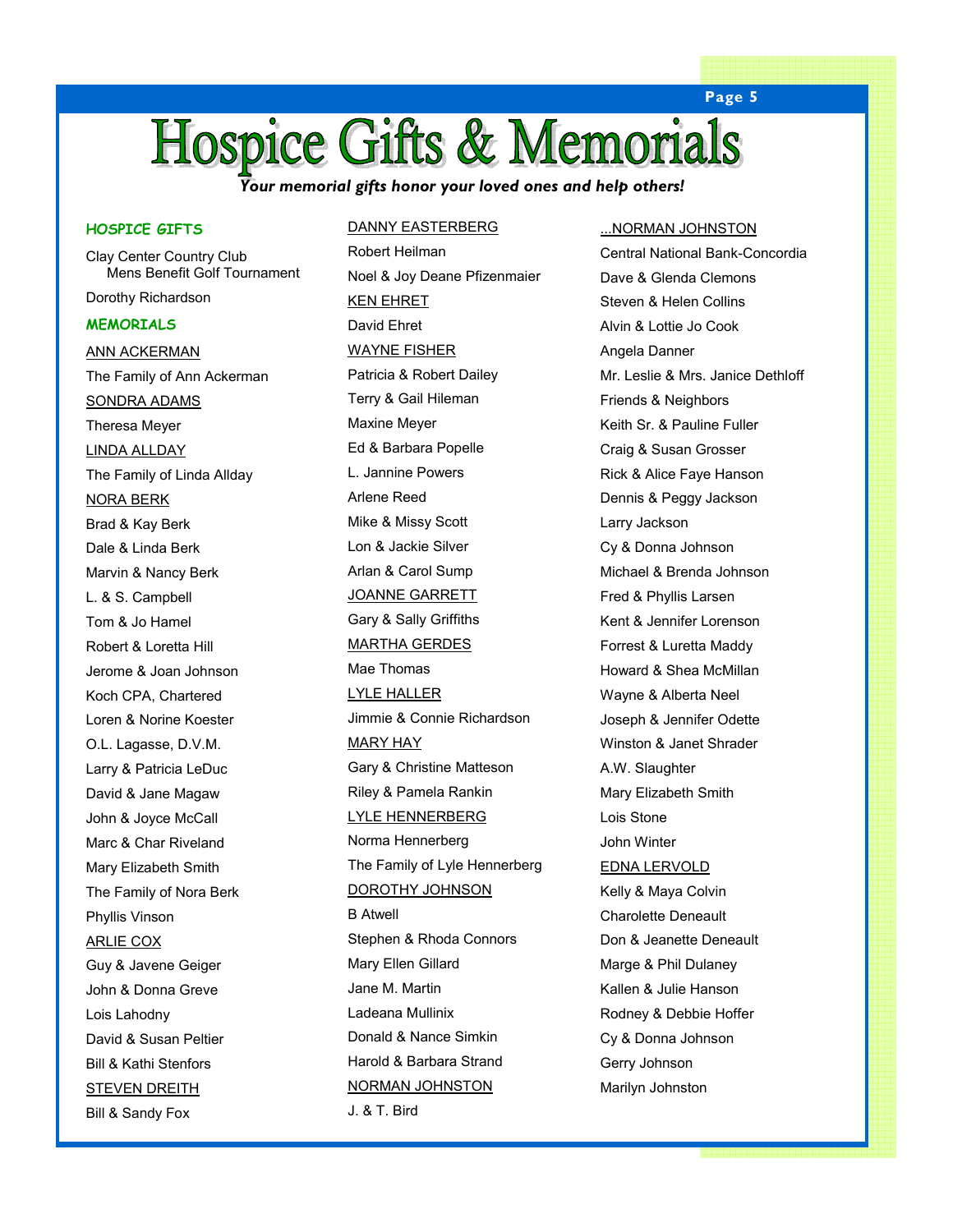### **Hospice Gifts & Memorials**

Your memorial gifts honor your loved ones and help others!

...EDNA LERVOLD Gary, Janet, Erica & Glenn Lervold Gerald & Deanna Link Patrick & Jennifer Sieben Connie Venzor CHARLES LOWERS Lynn & Rosemary Anderson Margaret C. Barrett Central National Bank-Concordia Adolph & Beth Charbonneau Gerald & Ima Jean Chavey Dr. Jared & Mrs. Anne Collette Donald & Johnita Courville Kenneth & Joyce Dockins Friends & Neighbors Stephanie Geis L.R. Hewitt Duwayne Johnson Jerome & Joan Johnson Tim & Cheri Love Elden & Anita Nelson Ron & Nancy Jo Wilcox CHARLENE MACHEN Central National Bank-Concordia George & Nancy Champlin Gloria Comfort Lt. Col. Gary D. Cool, USAF Ret. Patricia Dwerlkotte John & Marylu Fellows S. & R. Gager Greig, Inc Kimberly Krull Mary Ann Lagemann Roberta Paulsen Quinter Ambulance Service Larry & Annette Starr Lowell & Mary Lisa Thoman

#### ...CHARLENE MACHEN

Dottie Vohs Jim & Kathie Winter GENE MARTIN Scott & Monica Anderson Avery Auto Parts-Lawrence & Stephanie Avery Wynn & JoAnn Bauer J. & V. Beck Russell & Stacy Behrends Phillip Brown Rachel Brown Lois Close Leota Fowles Wilbur Fowles Bill & Sandy Fox Friends & Neighbors Dorothy Friesen Monte & Emily Green Eddie & Verena Haden Randy & Cathy Hafner Pat & Delores Hemphill Roy & Linda Henry James & Linda Herman Derele Knepper Ronald & Bonnie Locker Lawrence & Norita Lundgren Marie Macy D.D. & L.L. Millard Dianne Smith Betty Spellman Marie & Waldemar Sundet Gary & Nola Unruh Matt & Katie Van Allen Frederick Martin, Mary Martin, Barbara Walton John & Alice Wasson Peggy Weidman

...GENE MARTIN

Sylvia Wohler Clyde & Rita Wollenberg Larry & Vernadell Yarrow **BETTY MOCK** Peoples Exchange Bank-Belleville CRYSTAL "CLEO" NESTER Randall & Martha Burfeind Norma Jean Mason & Denise Erhart Greater KC Dahlia Society Michael & Leslie Holland The Family of Cleo Nester HELEN OLIVER A. LaDeane Crimmins Friends & Neighbors Robert Heilman Jane Ross LEONARD REEDY Gale & Barbara Longenecker BARBARA RICE Gary & Sally Griffiths Daton & Liana Hess Public Utilities Petty Cash Fund Stanion Wholesale Electric of Pratt LARRY SAVENER Marilyn Affolter Marian Ahlberg Mary Alexander Wynn & JoAnn Bauer Shirley Berggren Keith & Mindy Blake C.H.E. Inc, Chris Hauserman Beverly Carlson Jo Carson Claire Case Delores Case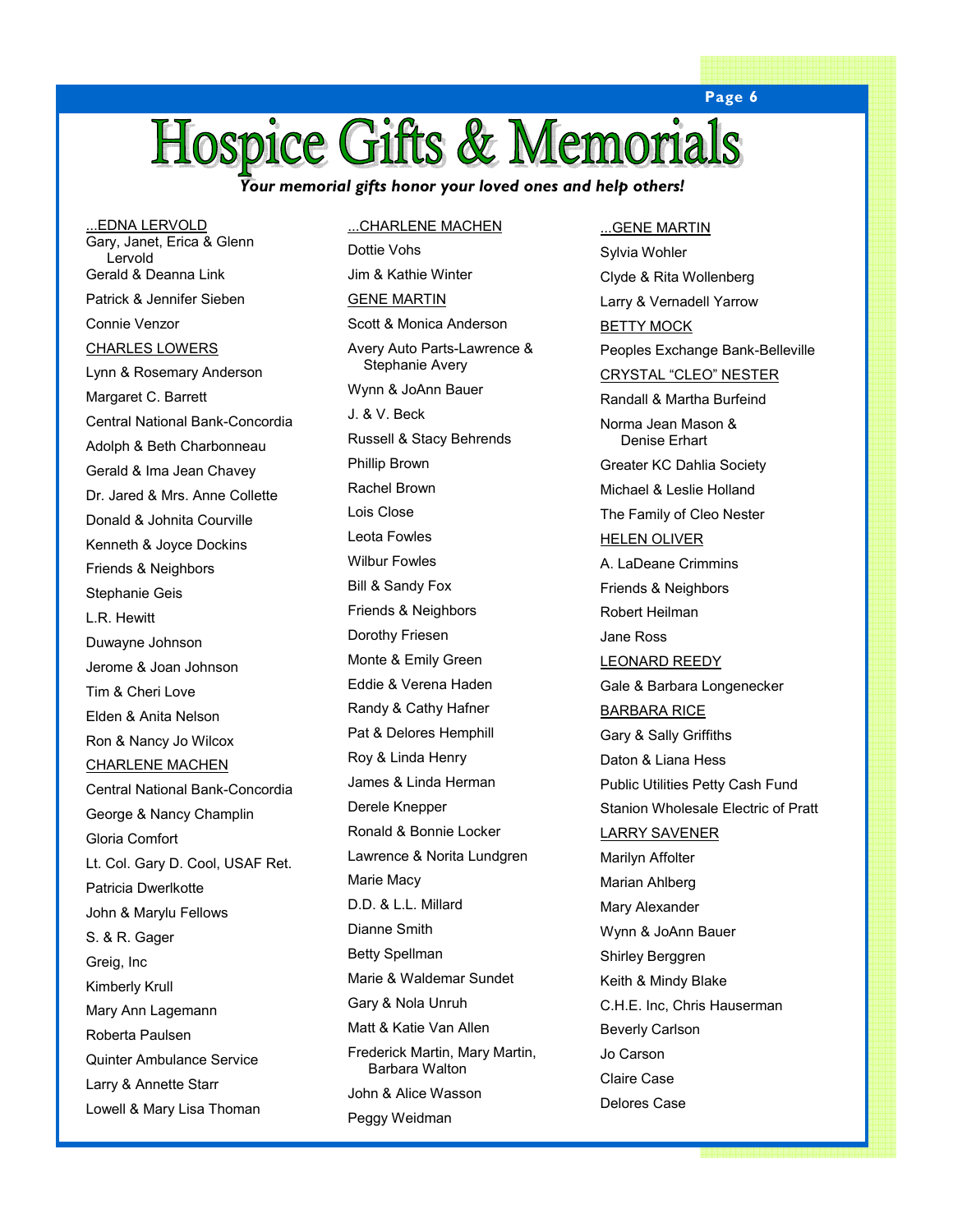## Hospice Gifts & Memorials

Your memorial gifts honor your loved ones and help others!

...LARRY SAVENER Carolyn Chaffee Jerod & Amy Chaffee Mike & Trudy Chaffee Rick & Marsha Chaffee Mr. & Mrs. Warren Charpie Arlyn & Jolene Close Babette Crimmins James & Kim Crimmins Ken & Angela Dolezal Charles & Janice Dunn Gene Ferguson Ronald & Beth Fitzke Mike & Nelda Floersch Jackie Foster Doug & Linda Fowles Bill & Sandy Fox Marie Franson Friends & Neighbors Reva Grater Donald & Patricia Haberer Jill & Kurt Haberer Lori Ellis & Loretta Hafner Randy & Cathy Hafner David & Debbie Hall Dale & Deanna Hammond David & Debra Hammond Lavona Harding Brian Hemphill Pat & Delores Hemphill Alice Henderson Roy & Linda Henry Judy Hileman Galen Jackson Ray & Vicky Jenkins Tyrone Kamphaus Reta Knitter

#### ...LARRY SAVENER

Karen Langvardt Gerald & Susan Laudermilk Bill & Terri Lee Duane & LaDonna Lippe Stan & Alice Lohmeyer Lester & Sandra Luthi Mary Ann Mall Robert & Vicky Mall Jolana Marsh Bruce & Janice Marshall Brian & Lori Martin Don & Lois Martin Mary Ann Martin James McChesney Jerald & Audrey McClain Charlene & B. Nedwin McMahan D'Anna McMahan Julie Morrison Harold Mugler Douglas & Gloria Newell Grace Oetinger Arlo & Wava Peterson Mr. & Mrs. Delmar Peterson David & Rachelle Pfizenmaier Mark & Carol Pfizenmaier Noel & Joy Deane Pfizenmaier Pat & Maureen Pfizenmaier Phil & Brenda Pfizenmaier Carol & Jack Pickerel Pat & Garla Pierson Cory & Amy Pladson Don & Eunice Rabe Joan Randle Rick Reed Rose Anne Reed David & Tracy Salava

#### ...LARRY SAVENER

Joyce Savener Reta Savener Douglas & Polly Schoning Marvin & Polly Schwab Donald & Shirley Scripter Dorothy Scripter Ernest & Irene Sharp Betty Spellman Chris & Amanda Speltz Terry & Barbara Spilker Betty Sump The Mane Effect Gail & Susan Thomas Henry & Mariruth Thomas Joyce Trumble Benny & Deb Wallace R.L. & Paula Wewer Sandra Wiemers Gailen & Cleta Wietharn Eldon & Carolyn Woellhof Josh Woellhof Ron & Carolyn Wohler Sylvia Wohler Steve & Carol Worley Delmar & Sharon Yarrow Lee & Karen Yarrow RITA SCHNEIDER The Family of Rita Schneider ALOHA SVOBODA Virgil & Marilyn Ballard Friends & Neighbors Mr. & Mrs. Larry Stock **JOYCE WILLOUGHBY** Family Friends at Sprint The Madison Girls